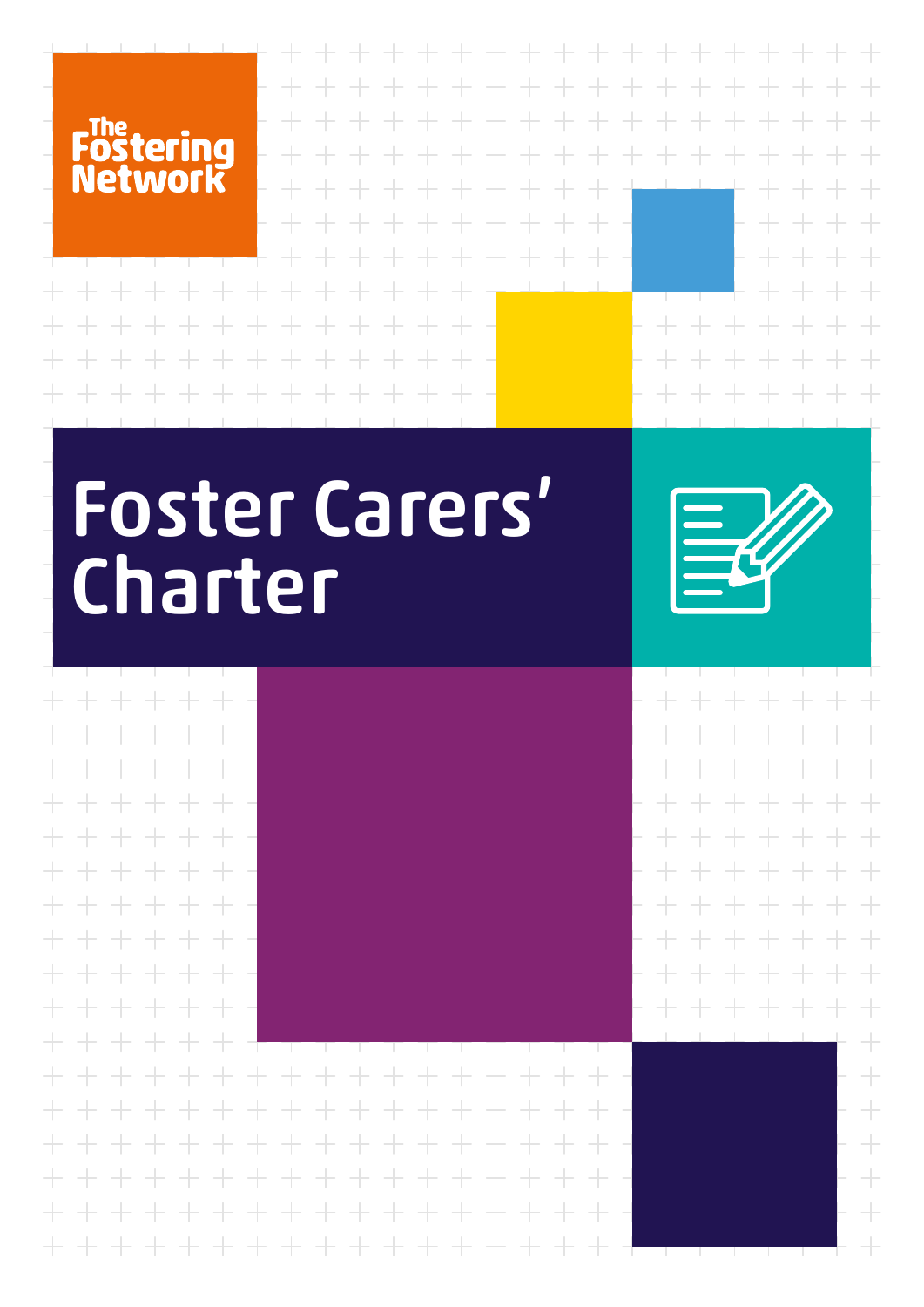## **Roles and commitment**

The foster carers' charter represents a commitment on behalf of the placing authority in its role as the corporate parent, the fostering service and the foster carer to work in partnership in the best interests of the children for whom they care. It is a promise, owned by everybody involved, to strive for best practice at all times.

#### **The corporate parent's role**

The role of the corporate parent when placing and supporting children in a foster home is to:

- **•** act in their best interests, and promote their physical and mental health and wellbeing
- **•** encourage them to express their views, wishes and feelings and take them into account
- **•** help them to gain access to, and make the best use of, services provided by the placing authority and its relevant partners
- **•** promote high aspirations, and seek to secure the best outcomes for them
- **•** ensure that they are safe, and that there is stability in their home lives, relationships and education or work
- **•** prepare them for adulthood and independent living.

#### **The fostering service's role**

The fostering service aims to provide stable and first rate foster care for children who are valued, supported and encouraged to grow and develop as individuals. To achieve this aim the service recruits, trains and approves foster carers and delivers ongoing support to them, in order to give them the skills and confidence they need to develop meaningful relationships with the children and young people they care for. In this way the service provides stable and loving homes while the children are part of the foster family.

#### **The foster carer's role**

Foster carers look after children by developing meaningful relationships in a safe and nurturing family environment. The stability, care and love provided by foster carers helps the child to achieve recovery and healing from past trauma and promotes resilience in order for the child to realise their full potential.

A foster carer's relationships with other members of the team around the child should be based on mutual trust and respect.

#### This charter explains what all parties can expect from one another.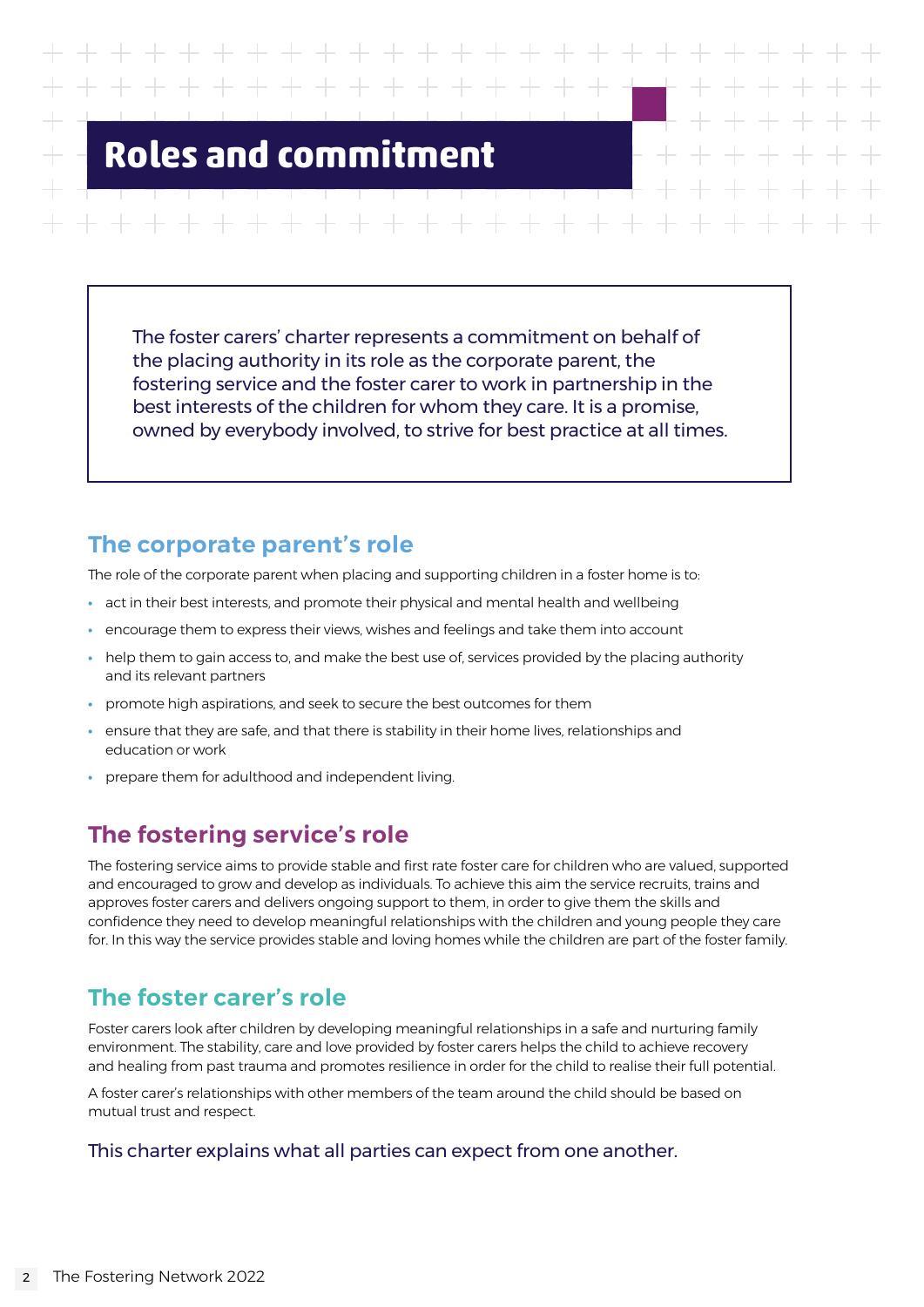## **What foster carers and fostering services can expect from the corporate parent**

#### **1. Working in partnership and valuing relationships**

We understand that we must provide foster carers with the best possible opportunity to give the children in our care a loving, stable home, and to enable those children to enjoy a positive, nurturing experience of family life – one that does not set them apart from their peers.

We must:

- **•** treat foster carers as experts on the child and include them in all relevant meetings where planning and decision making affect them or the children they care for
- **•** treat foster carers without discrimination and respect them as colleagues
- **•** value foster carers' skills and expertise equally to those of other professionals
- embed the [Keep Connected Principles](https://www.thefosteringnetwork.org.uk/sites/default/files/2021-03/keepconnectedprinciples_0.pdf) into practice to support children to remain in contact with former foster families where it is in the best interest of the child.
- **•** respect confidentiality.

#### **2. Information**

We know that information is vital in order for foster carers to provide care that meets the child's need.

We must:

- **•** share, with the fostering service and/or foster carer, all the relevant information needed in order to care safely for the child and to support the child in fulfilling their potential
- **•** provide this information in writing prior to the placement, or as soon as possible in the case of emergency placements
- **•** secure clear and timely plans for the child's care.

#### **3. Clarity about decisions**

We recognise that in order for children to live a full family life, foster carers must be able to make decisions regarding the children they look after.

We must:

- **•** ensure that foster carers are able to make everyday decisions that mean that their fostered child is not treated differently from their peers and can feel part of their family
- **•** provide clarity about any decision foster carers cannot take at the outset so that everyone is clear about their respective responsibilities
- **•** deal swiftly with any requests for decision making on matters that are outside of the foster carer's authority.

#### **4. Communication and consultation**

We believe that open and honest dialogue is the key to a good relationship.

We must:

**•** facilitate communication between foster carers and decision makers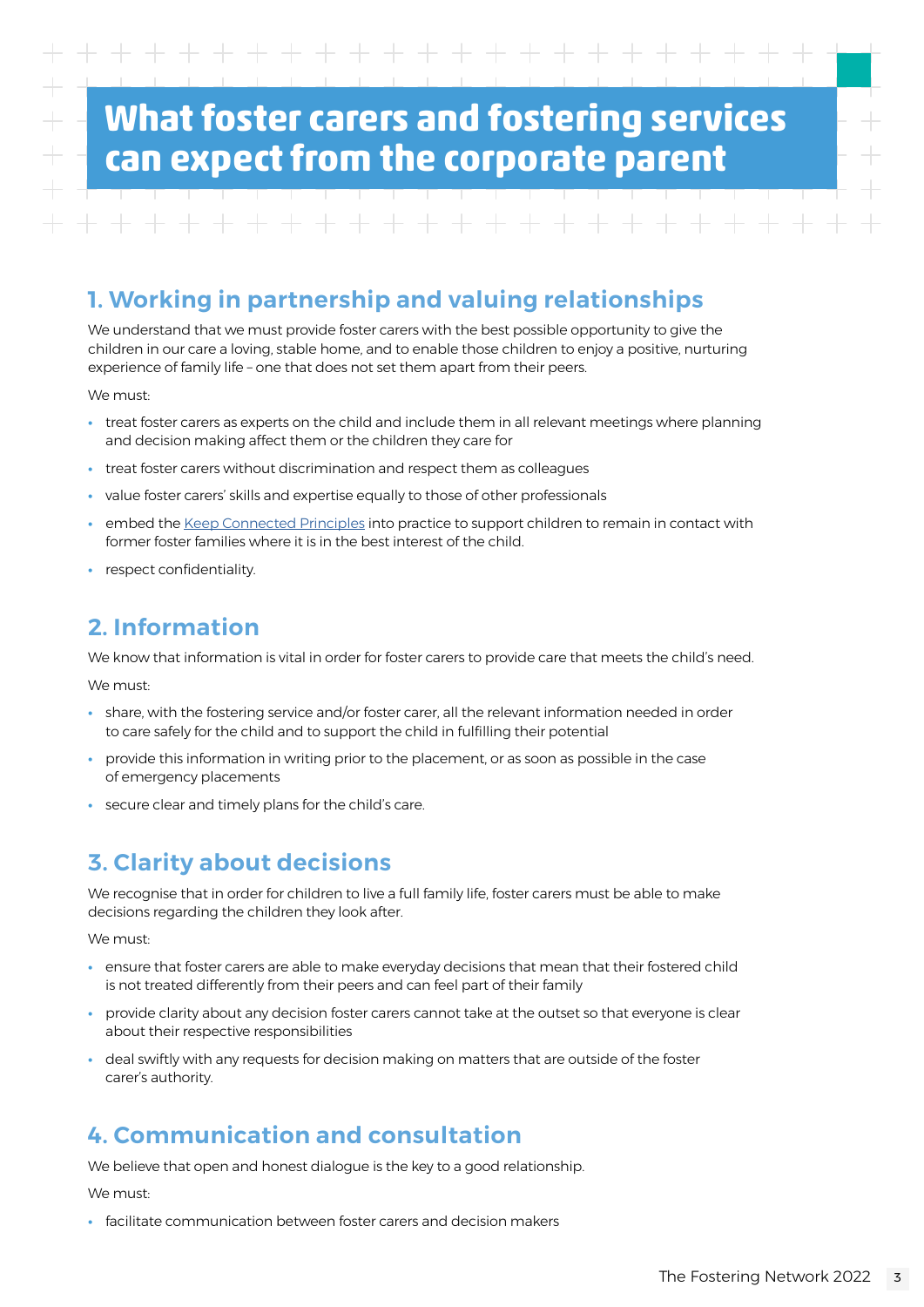### **What foster carers can expect from the fostering service**

#### **1. Working in partnership**

We recognise that foster carers have skills and expertise and can make the biggest difference to the everyday lives of children in care.

We must:

- **•** value foster carers' skills and expertise equally to those of other professionals
- **•** recognise that foster carers are the people who live with children every day and usually know them best
- **•** include foster carers in all meetings that affect them and the children they care for
- **•** ensure that our fostering service will comply with fostering regulations and guidance
- **•** treat foster carers without discrimination and respect them as colleagues
- **•** respect confidentiality.

#### **2. Information**

We know that information is vital in order for foster carers to provide care that meets the child's needs.

We must:

- **•** share all information we have about the child in order to care safely for them
- **•** provide this information in writing prior to placement, or as soon as possible in the case of emergency placements
- **•** provide foster carers with information on all financial matters including tax, allowances and additional entitlements
- **•** provide foster carers with full details of all relevant policies and procedures.

#### **3. Support**

We recognise that fostering can be an isolating and challenging task, and that appropriate and timely support makes all the difference to the fostering family and to the children in their care.

- **•** ensure there is a robust post-approval induction process
- **•** respond positively to requests for additional support, including respite/short break support and out of hours support
- **•** provide foster carers with regular supervision and phone contact
- **•** give foster carers honest and open feedback
- **•** provide foster carers with access to 24-hour support from people with fostering expertise
- **•** pay foster carers' allowances, expenses and fees in a timely manner
- **•** ensure that there is a local group, recognised by the fostering service, where foster carers and their family can find support and share experiences with other fostering families
- **•** support foster carers when facilitating contact with birth families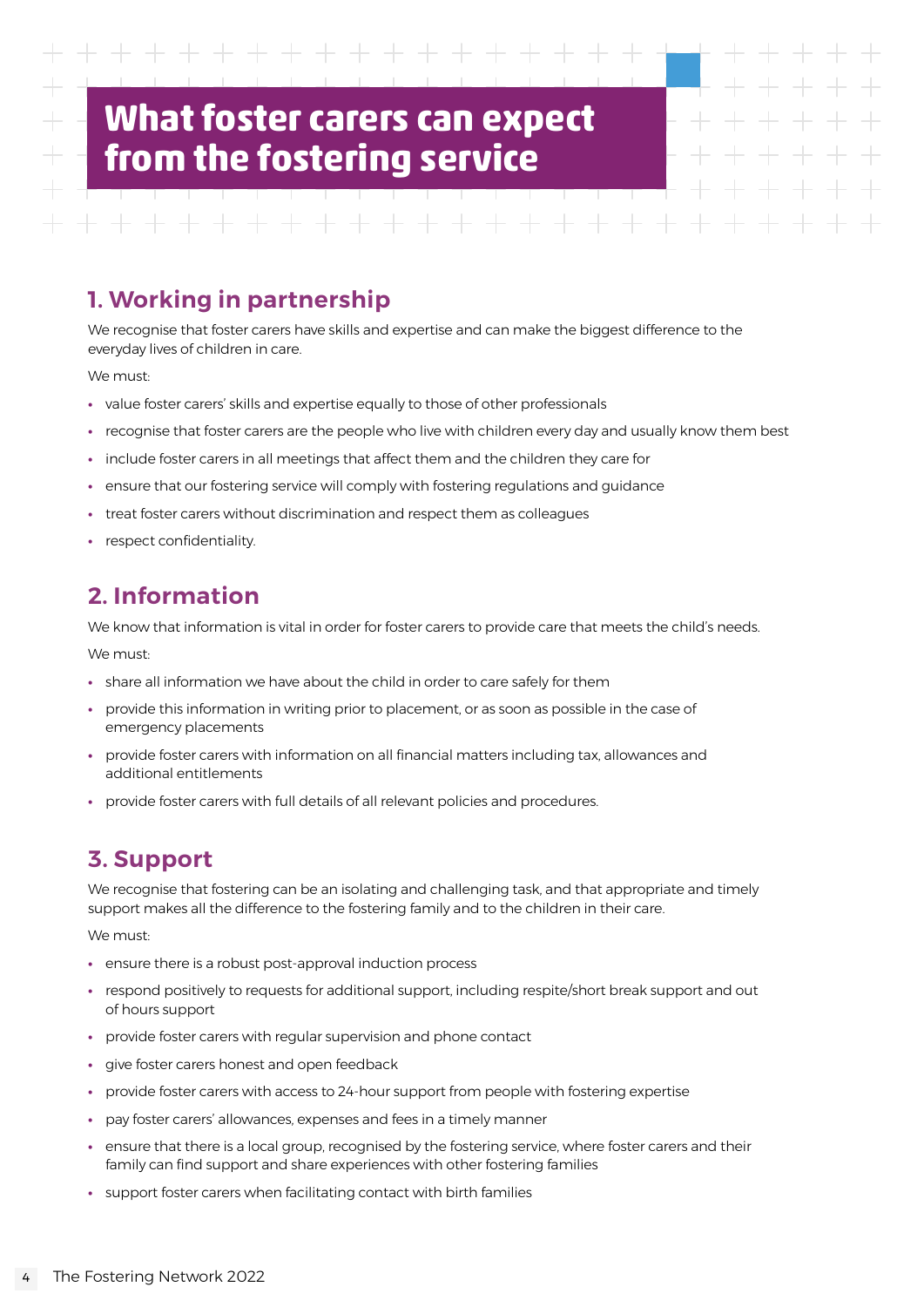# **FOSTER CARERS' CHARTER** طب طب

- follow the [Keep Connected Principles](https://www.thefosteringnetwork.org.uk/sites/default/files/2021-03/keepconnectedprinciples_0.pdf) to support foster carers to maintain contact after a child moves on where it is in the best interest of the child
- **•** recognise and champion the contribution foster carers and their families make to fostering.

#### **4. Learning and development**

We believe foster carers must have learning and development opportunities throughout their fostering career. This will ensure they have the skills and knowledge they need, and allow them to develop their practice in order that they can help transform the lives of the children they foster.

We must:

- **•** ensure all foster carers have an individual annual training plan
- **•** provide foster carers and their family with appropriate, accessible and relevant training by trainers who understand fostering
- **•** support foster carers to develop meaningful relationships with the children in their care and the other members of the team around the child
- **•** continue to provide all foster carers with other development opportunities which make the best use of their skills and expertise, such as mentoring or providing training or support.

#### **5. Fair treatment**

We recognise that foster carers have a right to be treated fairly, no matter what the circumstances.

We must:

- **•** consult with foster carers before changing terms and conditions
- **•** ensure honesty and openness in all of our discussions and communications with foster carers
- **•** provide a framework for dealing with allegations, including access to independent support, and adhere to agreed timescales
- **•** ensure that foster carers are treated with respect, kept informed and provided with emotional support should they be subject to an allegation
- **•** ensure that foster carers know the arrangements for the payment of fees and allowances in the event that they are not able to foster while the subject of an allegation.

#### **6. Communication and consultation**

We believe that open and honest dialogue is the key to a good relationship.

- **•** ensure that we consult with foster carers in a meaningful way on matters that affect them
- **•** give foster carers timely feedback from consultations
- **•** provide clear information on how foster carers can give us feedback and report concerns.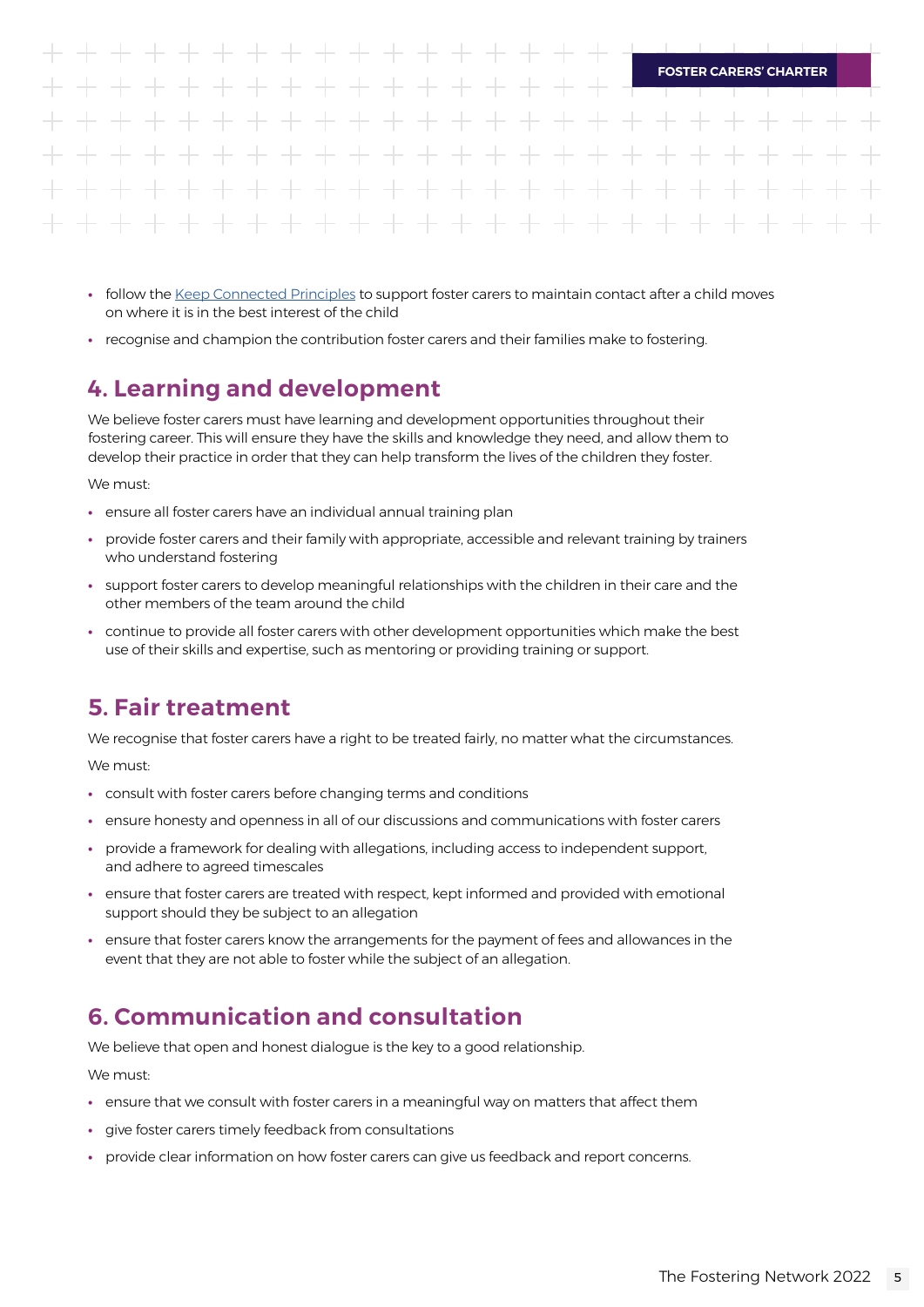## **What fostering services can expect from foster carers**

**1. Working in partnership**

We must demonstrate a high standard of care and conduct. We believe that open and honest dialogue is the key to a good relationship and we will aim to build a meaningful and collaborative relationship with our supervising social worker and the child's social worker.

We must:

- **•** demonstrate our expertise and make use of our skills to the best of our ability
- **•** provide children with a positive experience of family life
- **•** attend meetings about the children and young people we care for
- **•** work with the individuals and agencies involved with the child such as the child's social worker, fostering service, school, and health and religious bodies
- **•** work with birth parents, wider family and any other significant people in a child's life
- **•** meet the standards set out in fostering regulations and guidance and follow policies and procedures
- **•** inform our supervising social worker about factors that impact on our fostering including changes in our household
- **•** inform our supervising social worker about any difficulties that arise for us
- **•** inform the child's social worker about any concerns we have related to the child
- **•** respect confidentiality
- **•** maintain an open dialogue with the fostering service.

#### **2. Respect for the child**

Every child and young person should be respected as an individual and be supported in meeting their needs and achieving their aspirations and potential.

- **•** develop a meaningful relationship with the child understand their needs, support their growth, become an advocate and champion for them, and maintain relationships with them when they move on where in the child's best interest
- **•** care for the child in a manner that recognises and respects their identity including their ethnic, religious, linguistic and cultural heritage
- **•** afford the same level of protection and care to a child as we would our own child
- **•** support the child to make decisions regarding their own lives, as appropriate to their age, understanding and ability
- **•** support the child to inform the development of the services which affect their care, as appropriate to their age, understanding and ability.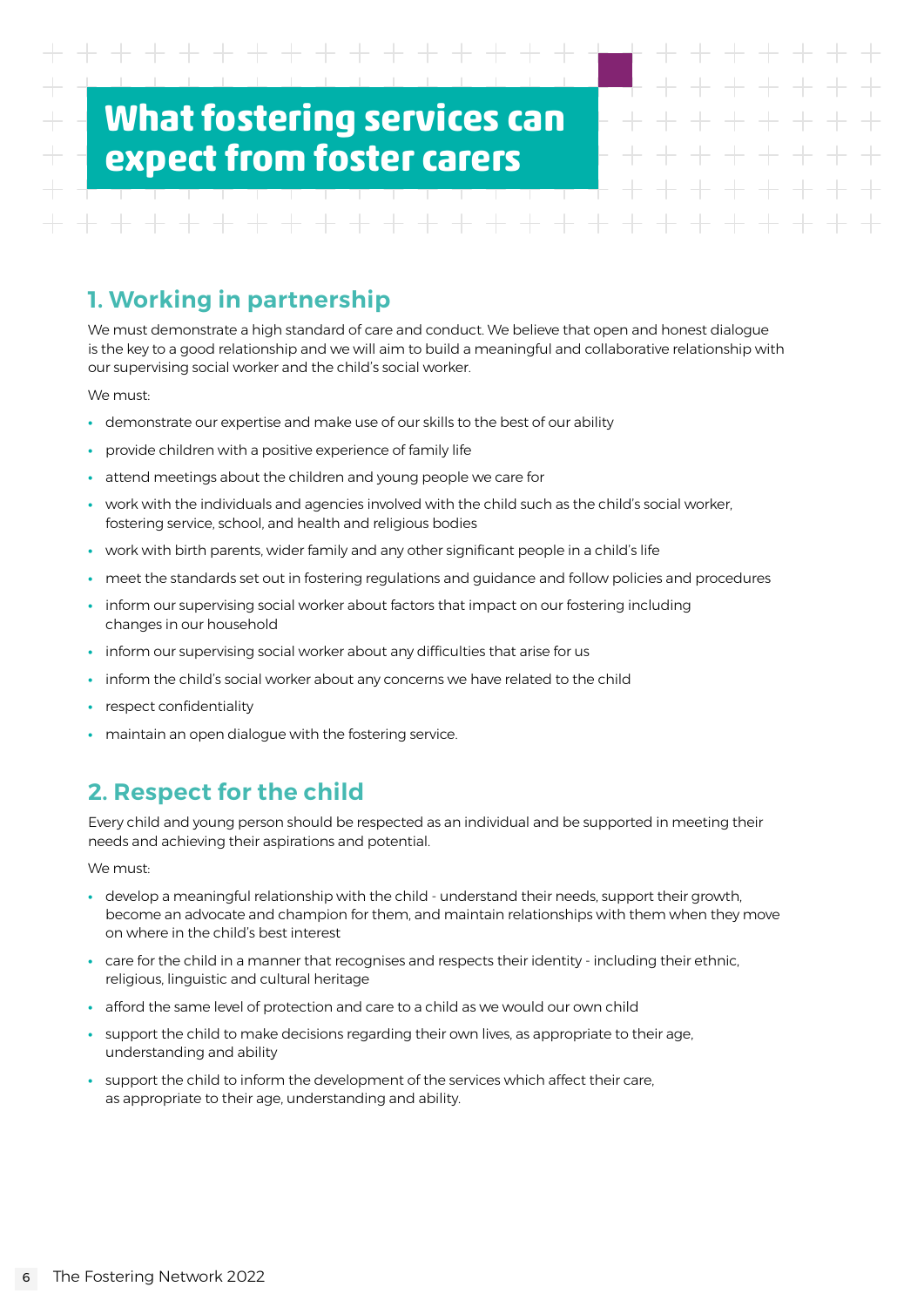#### $+ +$ **FOSTER CARERS' CHARTER**  $+ + +$  $\overline{\phantom{a}}$  $\rightarrow$  $\overline{\phantom{a}}$  $\frac{1}{2}$  $\frac{1}{2}$  $\overline{\phantom{0}}$  $\pm$ + + + + + + + +  $+$  $+$  $\overline{\phantom{0}}$

#### **3. Learning, development and support**

We must access learning and development opportunities throughout our fostering career in accordance with the needs of the children we are caring for. This will ensure we have the skills and knowledge we need and allow us to develop our practice in order that we can help transform the lives of the children we foster.

- **•** be willing and able to develop our skills throughout our fostering career
- **•** attend relevant training
- **•** be willing to attend and contribute to support groups.